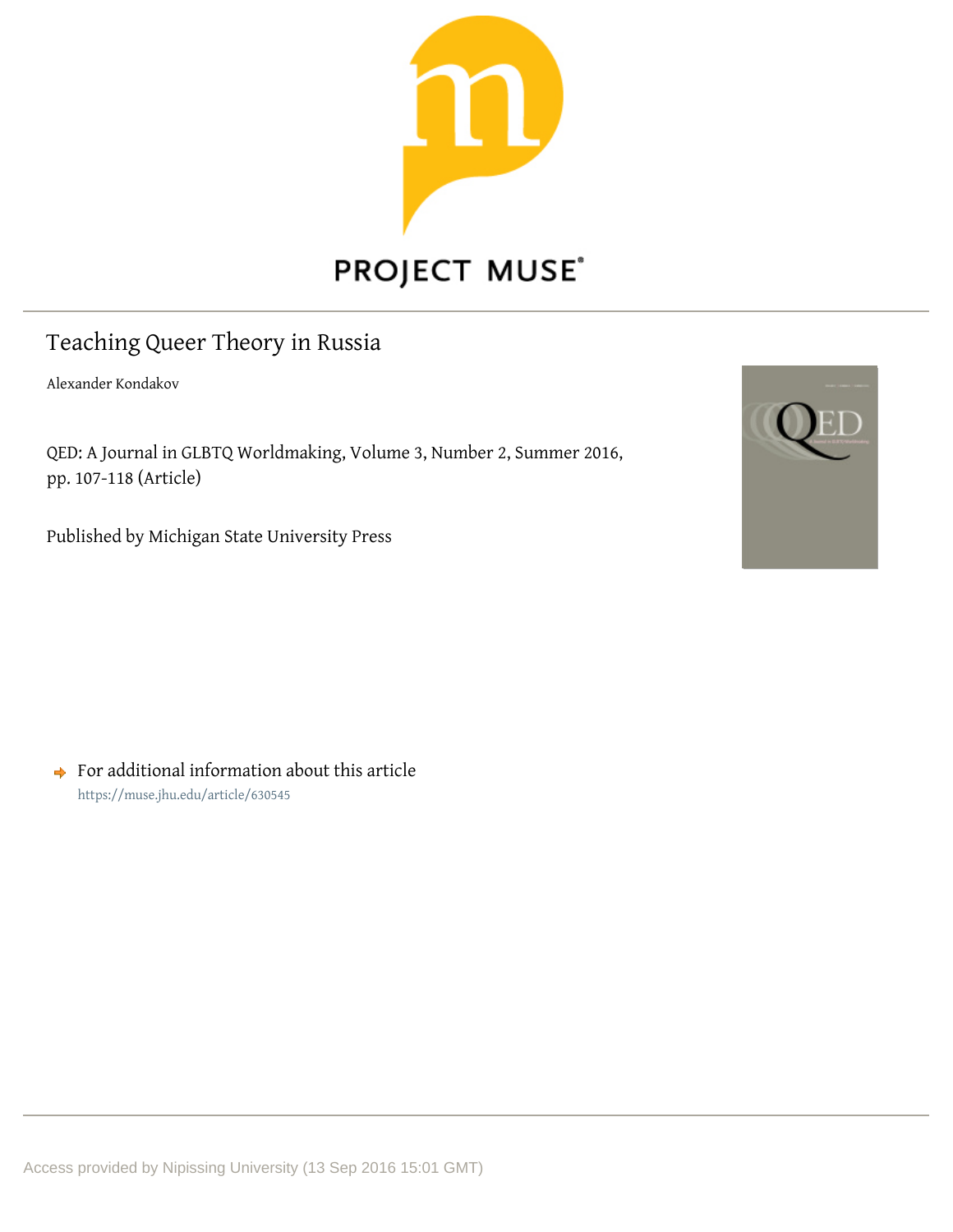## Teaching Queer Theory in Russia

Alexander Kondakov

### **)))** Introduction: Feeling Blue?

The founder of Russian "sexology" and the author of many controversial publications on homosexuality, Igor Kon, entitled his 2008 autobiography *Eighty*  Years of Solitude.<sup>1</sup> In this book, he expressed his deep feeling of intellectual isolation because of his commitment to the study of sexuality, a topic that was silenced in the USSR. Indeed, there were no conferences or workshops to attend, no colleagues to engage with in fruitful conversations. On the contrary, in Soviet times, Kon expected his work to be repressed and carefully monitored everything he wrote in order not to express something subject to criminal law or other sanctions. According to Kon, the situation hardly changed in the 1990s: "It seemed that the Soviet situation definitely disappeared and turned to the irrelevant past. However, every day our current society reminds me more of that country where I lived sixty years of my life."2

Kon wrote these words long before Russia became a worldwide symbol of the political repression of homosexuality in 2013, when the notorious law against "propaganda of non-traditional sexual relations"<sup>3</sup> was enacted on the federal level. The repression of sexualities outside of a narrow set of heteronormative practices has since become official policy. It has included governmental propaganda of animosity toward lesbians and gay men, the legitimation of gay bashers

**)))**

Copyright © 2016 Michigan State University. Alexander Kondakov, "Teaching Queer Theory in Russia," QED: A Journal in GLBTQ Worldmaking 3.2 (2016): 107–118. ISSN 2327-1574. All rights reserved.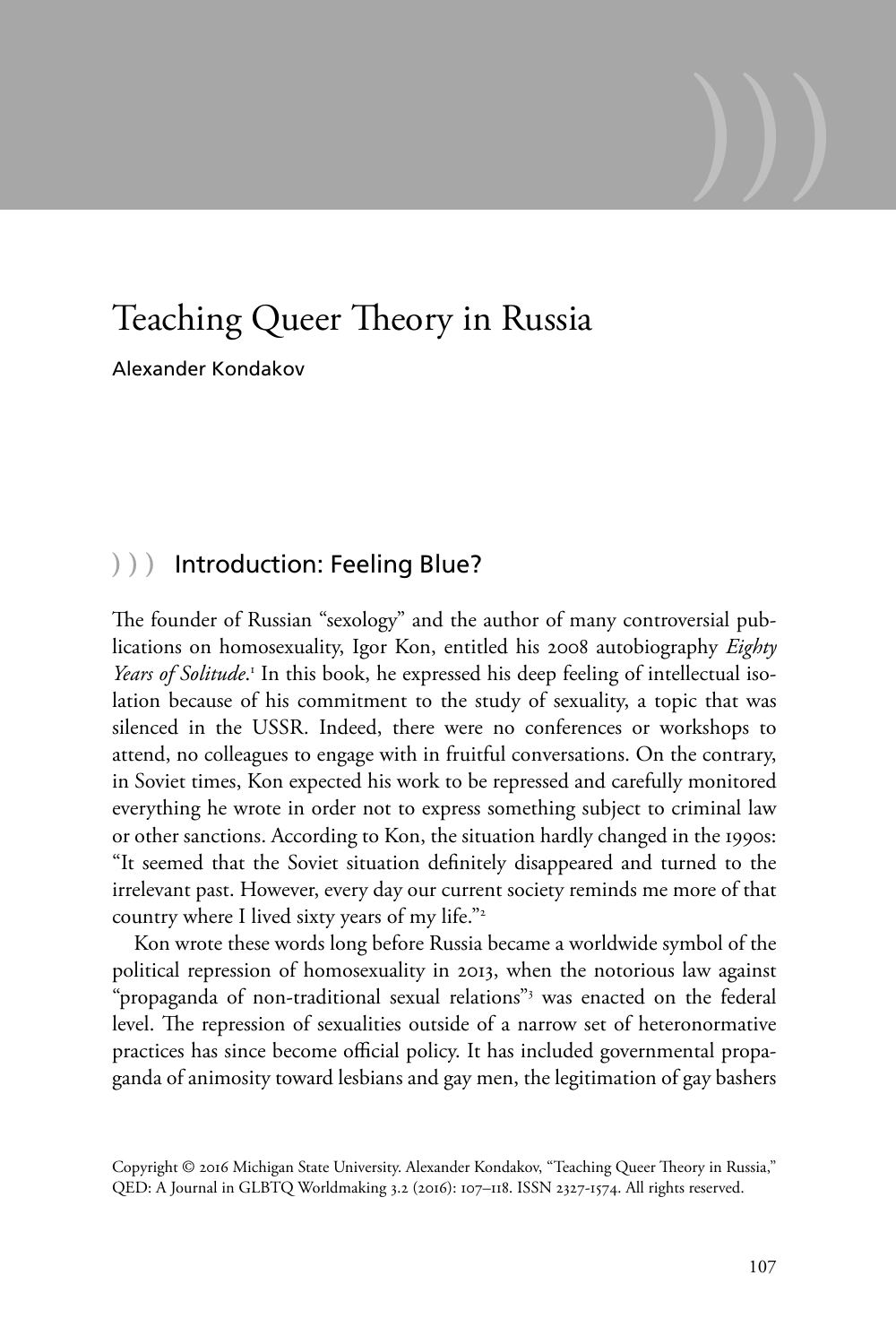across the country,<sup>4</sup> a clamping down on freedom of association,<sup>5</sup> and the censorship of any media that does not represent homosexuality in a negative way.<sup>6</sup> All these events contribute to the sense of loneliness and solitude that a contemporary Russian scholar of queer sexuality feels because the state makes our studies unspeakable and unimaginable. Yet, as a queer scholar in Russia, I feel exactly the opposite.

Rather queerly, the same year that the law against homosexual propaganda was passed turned out to be a high point of my career. First, together with colleagues from the St. Petersburg LGBT organization *Vykhod* we organized the Second International Interdisciplinary Conference "On the Crossroads: Methodology, Theory and Practice of LGBT and Queer Studies."7 Second, journalists became interested in my research. I have been approached by reporters from the UK, Germany, Finland, Sweden, and even Russia to comment on the current situation with LGBT rights and politics.8 Finally, in 2013, the faculty of the European University at St. Petersburg approved my course on queer theory; in the spring semester of 2014, I taught the first queer studies class in Russia to a dozen motivated master's students. This situation prevents me from speaking of loneliness, though my feelings are ambivalent. On the one hand, it is official in Russia that talking about gays is bad. On the other hand, these same legal prohibitions have also generated a lot of attention to research on homosexuality and created the possibility of a vibrant academic discussion.

In what follows, I will try to describe the field of lesbian, gay, and queer scholarship, which simultaneously is queer activism given the political climate in Russia. I will do so in order to locate my own position there: a position that is characterized by both a feeling of loneliness, as expressed by Professor Kon many years ago, and a feeling of promise that troubles the dark scene I see from my university's window. After all, rainbows appear after rainclouds.

#### **)))** We Have Always Been Queer

In Russia, the terrains of contestation are quite different from what they are in the United States. As John D'Emilio argued, speaking of university scholars and our attitudes to gay and lesbian lives, "Having been granted the extraordinary privilege of thinking critically as a way of life, we should be astute enough to recognize when a group of people is being systematically mistreated."<sup>9</sup> This privileged position is supposed to bring university faculty to recognize the importance of sustaining a welcoming environment to those who feel oppressed. This is not what the Russian academy looks like. On the contrary, researchers of Russian social science believe that university professors assume the role of the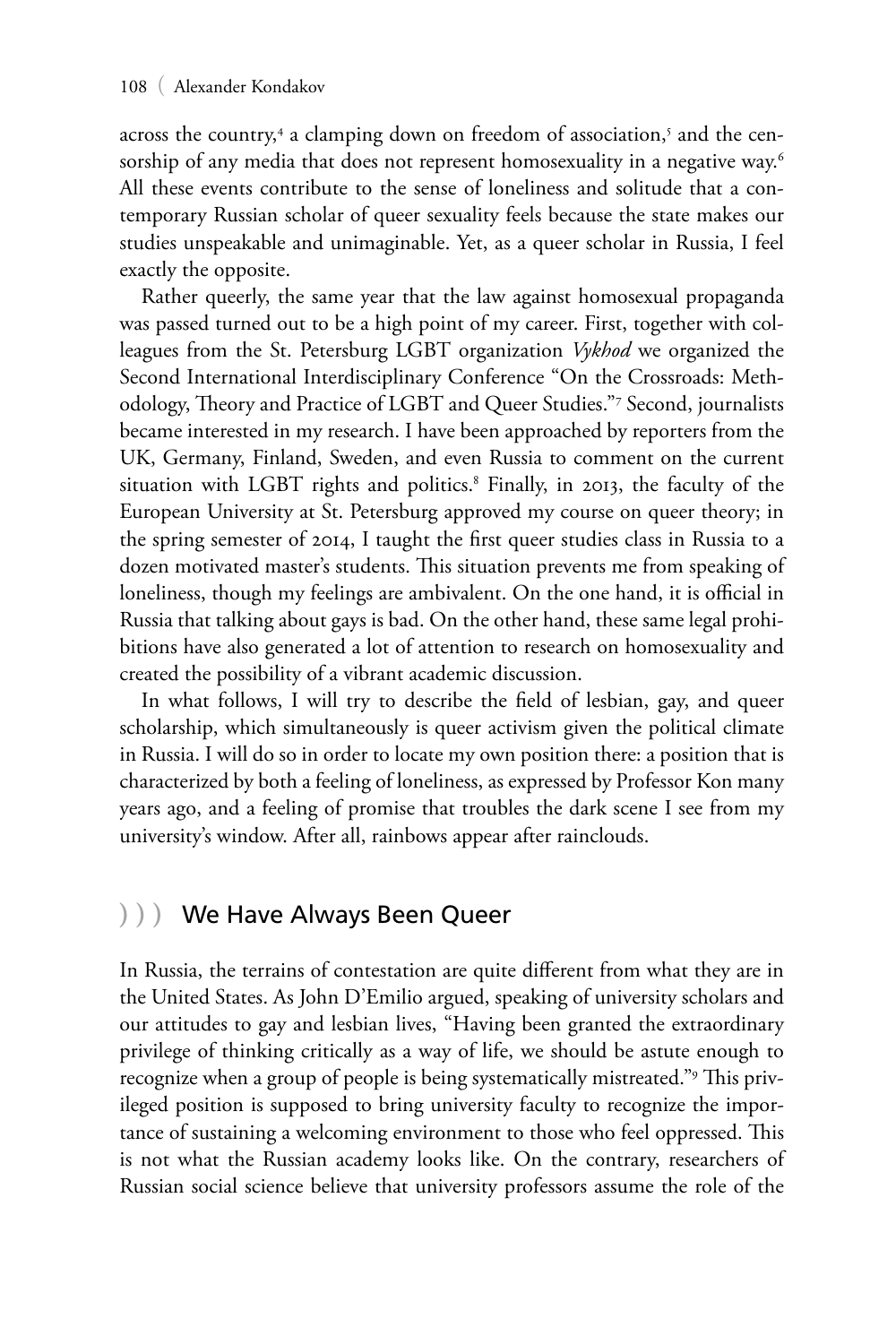intellectual police and provide scholarly justifications for the repressive initiatives of the government.<sup>10</sup>

However, social science in Russia is not an easily identifiable field that could be reduced to simply one camp of police-professors. Sociologist Mikhail Sokolov identified a clear-cut division of the field of Russian sociology into camps, which he named after Chicago districts from his favorite sociological writings<sup>11</sup>: East Side and West Side. East Side and West Side are oppositional groups of institutions. East Side sociology is bound by a positivist prejudice, the generation of local knowledge at the expense of international collaboration, and a desire to serve the state authority by their research. The West Side is dedicated to critical attitudes and theories, publishes in international journals, and is generally skeptical of the Russian government's initiatives and even legitimacy.12 The inhabitants of the East Side are professors from St. Petersburg State University, the Russian Academy of Science, and other smaller institutions. Those on the West Side teach in the European University at St. Petersburg, the Higher School of Economics, and the Centre for Independent Social Research.<sup>13</sup> Moreover, according to Sokolov's quantitative analysis, support for same-sex marriage would locate scholars on the West Side, whereas denial of this legal mechanism to same-sex couples would increase the probability of "living" in the East Side of Russian social science.14

I live in the West Side of Russian social science. I started my academic career in the Centre for Independent Social Research, and I am still a proud member of this team of scholars. At the same time, I now mostly work at the Department of Political Science and Sociology of the European University at St. Petersburg, where I teach queer theory. No doubt, it would be surprising to see this course included in the curricula of the St. Petersburg State University. Yet shouldn't queer theory come as a sort of "surprise" to established forms of knowledge? As David Halperin suggested in the early 2000s, "queer theory" gained recognition in U.S. academia and was subsequently appropriated by academic institutions. The radical potential of queer theory to "surprise" was lost on the way to becoming a respected discipline.<sup>15</sup> Of course, this observation makes sense only if one relates it to the particular position of the speaker who expresses it. For example, a somewhat different perspective from a "normal" (i.e., middle-ranked) university is given in Jen Bacon's account, which shows that the curriculum is still a contested terrain for queer theory: although lesbian and gay issues are welcomed, some faculty resist queer theory for its critical potential to threaten identity categories.<sup>16</sup> Having this relationality in mind, I want to trouble my own exceptionalism as one of the few queer scholars in this country and show that my position and the more general environment of social sciences in Russia are not exactly what they seem.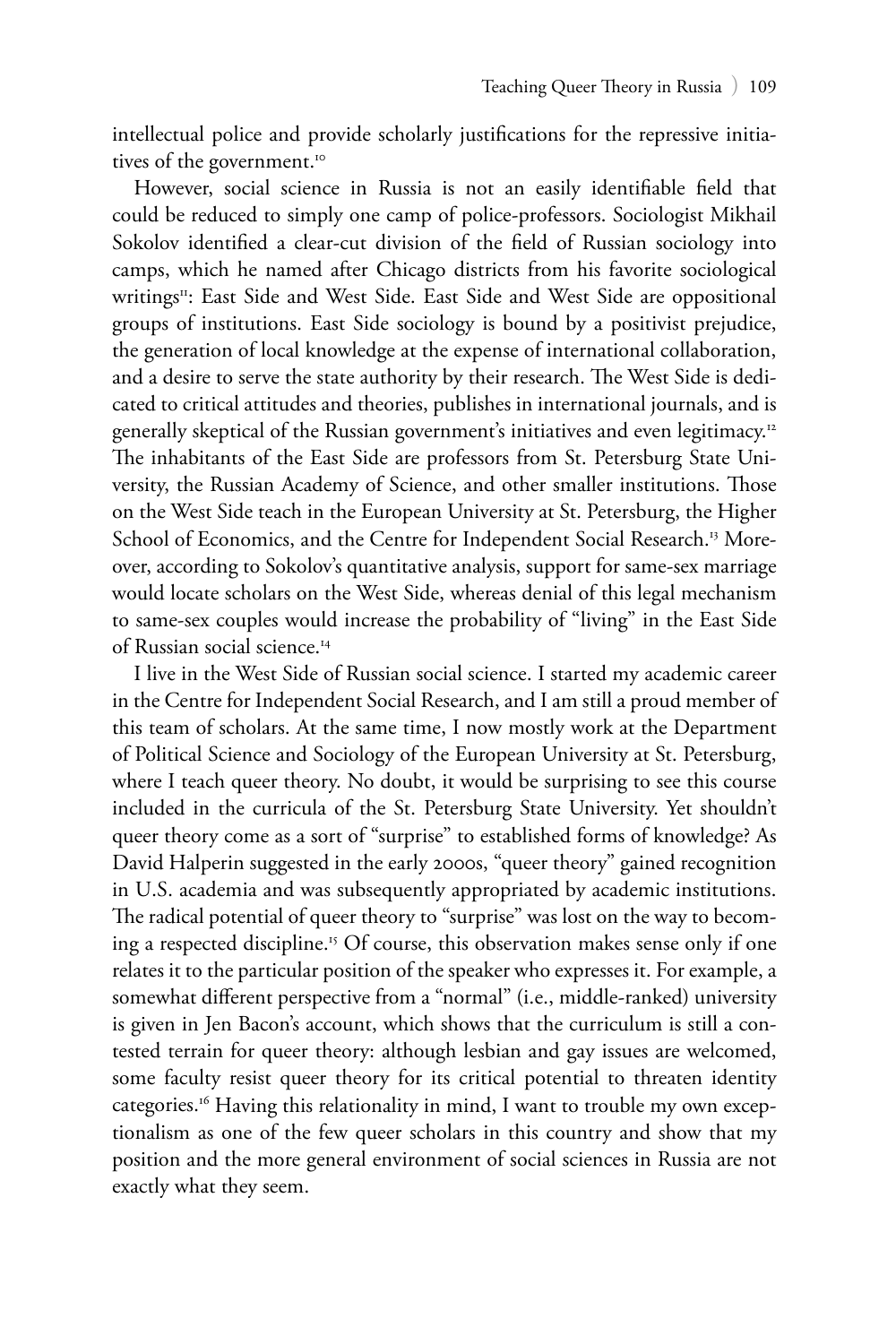#### 110 ( Alexander Kondakov

In his influential book *Cruising Utopia*, José Muñoz suggested that queerness necessarily belongs to the future; it "is not yet here," so "[w]e have never been queer," and "queerness exists for us as an ideality."<sup>17</sup> In Russia, this U.S. future is our queer past and present. During her fieldwork in Moscow in 1990s, Laurie Essig observed a myriad of ways sexual otherness expresses itself in Russia. She identified it as queerness or queer subjectivity, a performance that produces fluid desires and practices rather than rigid identities. The concept of queer as opposed to identitarian notions of lesbian women and gay men led her to describe sexualities in Russia as "a system of signs that speak in both recognizable and unrecognizable tongues."<sup>18</sup> The representations of queer in Russia continue to be various, so my further narration will focus on those that belong to the field of academia and manifest themselves not only in recognizable forms, but also secretly subvert Russian institutions of higher education.

### **)))** Queer Assemblage

Topics related to sexuality—and especially homosexuality—have penetrated Russian universities through the work of so-called "gender centers," a variety of research and education programs and institutions that have been organized across Russia since the 1990s. There is one in St. Petersburg State University<sup>19</sup> and another one in Moscow State University,<sup>20</sup> for example. Some of these university bureaucratic formations are distinguished and recognized as important intellectual hubs, including in studies related to sexualities outside of heteronormativity: they include the "Gender Centers" in Ivanovo,<sup>21</sup> Samara,<sup>22</sup> and Perm,<sup>23</sup> the Center for Social Policy and Gender Studies in Saratov,<sup>24</sup> Region in Ul'yanovsk,<sup>25</sup> and finally, the Gender Studies program in the European University at St. Petersburg.<sup>26</sup> Except for the latter, they all belonged to state universities and offered research and education that featured "queer" as an academic concept or as an important "secret" signifier of speaking on once prohibited topics.

Nadia Nartova, a graduate of European University and a queer scholar herself, neatly documented this field in her 2007 article in *The Journal of Lesbian Studies*. She suggested that "queer" has become a legitimate umbrella term "for nominating and studying anything."<sup>27</sup> However, from my point of view, the effect of the conceptual transplantation of queer into Russian academics might be considered a fruitful beginning of the professionalization and normalization—in Halperin's terms—of queer theory. Breaking the silence that surrounds queer bodies in Russia is not good per se, but elaborating vocabulary and vocalization of these bodies within research and education is an inevitable part of both these processes. Hence, Essig's sense of queer as an unrecognizable set of practices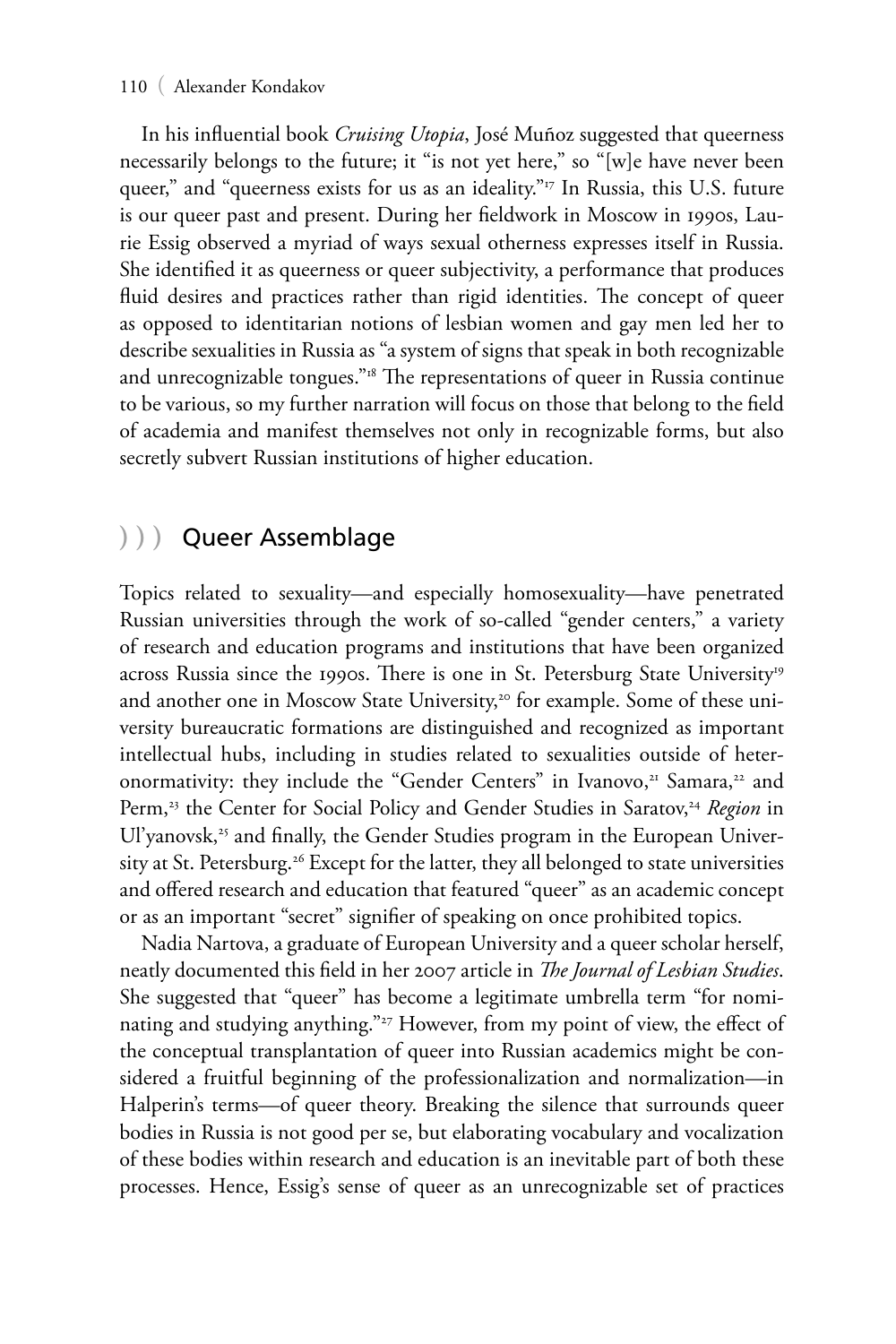in the 1990s found a way of articulation in state universities in gender studies centers across Russia.

Another part of this field is more elusive. It consists of individuals that are not affiliated with institutions that explicitly consider queer theory. They are rank-and-file lecturers and professors of Russian universities who give classes on "Introduction to Sociology" or "Contemporary Theories of Social Psychology," always paying attention to queer themes in their lectures. Teaching and using queer theory in their research and education activities is more of a hobby, an occasional interest that manifests itself in a few publications or lectures. One location served as a gathering point for them and a way of introducing their work to each other. It was the 2013 conference (mentioned above) that featured scholars from the Far East, Siberia, the Urals, Southern regions, the two Russian capital cities, and many other places. In isolation, without the exchange of ideas, some of these scholars had to "reinvent the wheel" of queer theory, but when they came together at the conference, despite the dangers, it ignited queer sparks across the country's large territory.

The field in which queer theory grows is in fact a surprise. Contrary to expected divisions into East Side and West Side, the Russian university queer "city" is less gentrified than one would imagine. It provides space for competing currents, though navigation across its streets and avenues is largely informed by indifference to the topic on the part of universities' administration. Yet this queer terrain is chaotic and would hardly be recognizable as queer studies in many Western countries. Consider, for example, a comparison of my own course in queer theory to the queer work being done by my colleagues around Russia. My course on queer theory is mostly based on critical insights of philosophers and social scientists from outside Russia, such as Judith Butler, Monique Wittig, Eve Sedgwick, Lisa Duggan, Jasbir Puar, and Jack Halberstam. I concentrate students' attention on power relations rather than on sexuality by offering a detailed overview of Michel Foucault's works. We do discuss issues related to identity politics in the United States and more generally to citizenship and human rights for "LGBTQ" persons, though I also try to provide a critical examination of the systems of domination that they seem to sustain. A huge part of the course is dedicated to our local issues—research in queer Russia from Laurie Essig, Dan Healey, Igor Kon, Nadia Nartova, Elena Omel'chenko, myself, and others. I believe this vision of queer theory helps students to grasp its difference from lesbian and gay studies, understand post-structuralist thinking and techniques of academic critique in general, as well as the methodologies for analyzing power relations through subversion, utopian imagination, and deconstruction.

I think this version of queer theory makes my class recognizable as queer theory outside of Russia, whereas inside it this content would hardly be understandable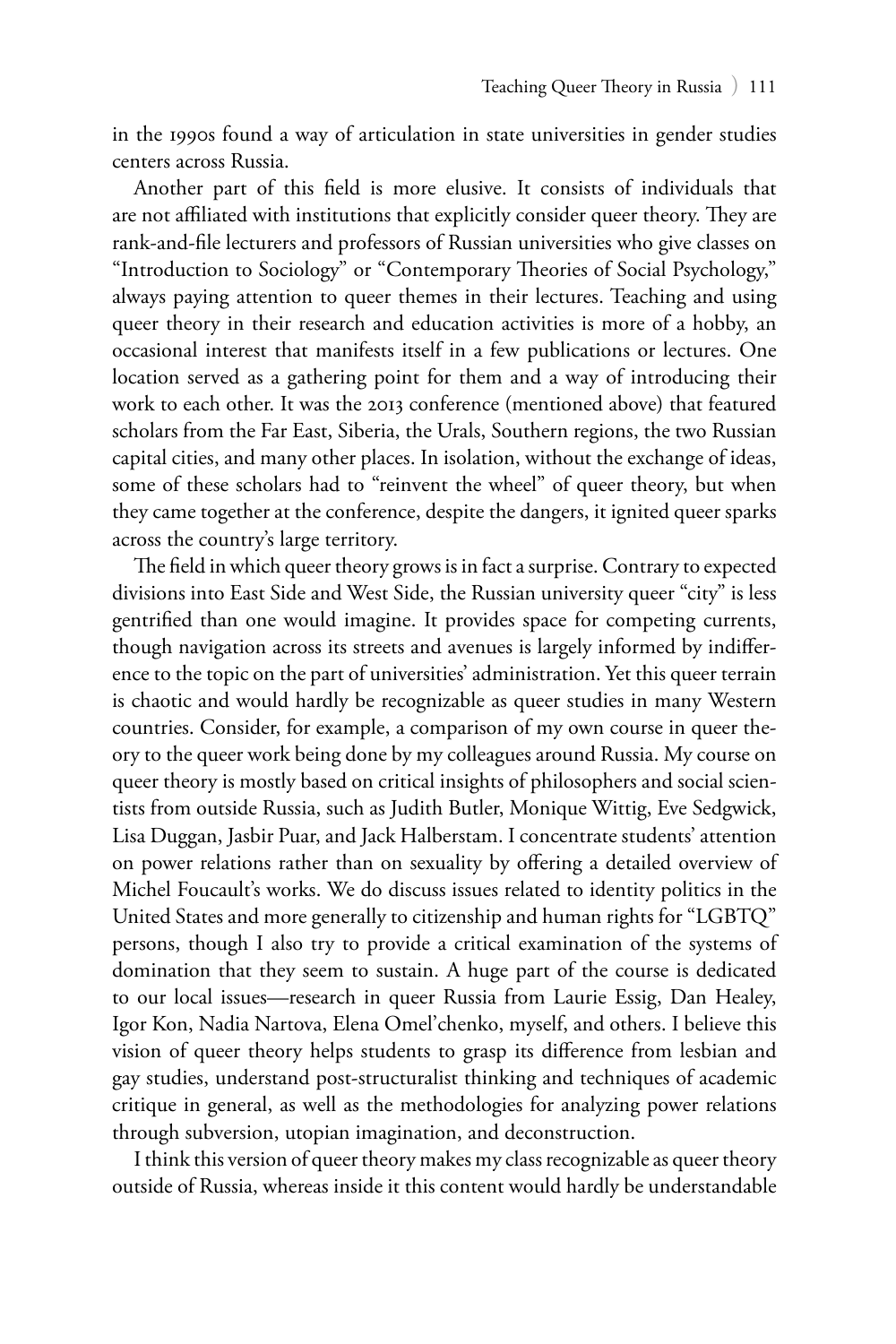#### 112 ( Alexander Kondakov

by the majority of local queer scholars. What is referred to as "queer" (*kvir*) in the Russian academy is usually a chaotic compilation of psychological theories of "sexual orientation," liberal political claims for rights recognition, and a mixture of terms from 1960s French philosophy. This certainly is not relevant for all scholars in the field, but is widespread. Consider this example from two philosophers of gender:

The postmodern gender philosophy poses an agenda that problematizes the identity of homosexuals and lesbians. "Queer-identity" is proposed as a relevant terminology that reflects deeper understanding of female homosexuality. . . . Same-sex relations happen between men (homosexualism) and between women (lesbianism). Among homosexuals and lesbians, there is a division of sex-roles. In a homosexual couple, one man voluntarily performs feminist [*sic!*] functions constantly or temporarily: his behavior is expressive, communicative, and cooperative. The other man, the former man's partner, has masculine functions: his behavior is instrumental, active, and competitive. But homosexuals do not have multiple personality this is an integrated personality who sincerely loves a person of his own sex.<sup>28</sup>

This philosophical work seriously challenges common references to vice, perverts, and deviations attributed to queers in many Russian academic publications,<sup>29</sup> although it does so with poor theoretical footing and the accidental reproduction of the heterosexual binary. However, these scholars are queer in the sense that they both subvert the idea of science and openly engage in political debate against oppression of the unprivileged, even without sufficient vocabulary to express their political position. In other words, it is not that I feel loneliness because of a lack of queer scholarship in Russia, it is that I feel we hardly have higher education at all, and that is why I appreciate these tiny attempts of thinking queer, contesting the existing order, and relating differently. I think it can be called a "queer assemblage"<sup>30</sup> of a Russian kind that strangely reshapes academia within the available means.

## **)))** Police Academy

The situation I described should be updated with new circumstances that have arisen from the recent moral panic around homosexuality in Russia in the context of the 2012 election campaign. Since then state institutions have appropriated homosexuality to define it in their own terms. Thus, the "propaganda of homosexuality" bill framed homosexuality as a menace to the whole nation brought from the outside and that threatened to ruin Russian national sexual traditions. Homosexuality was marked as foreign, belonging to a hostile outside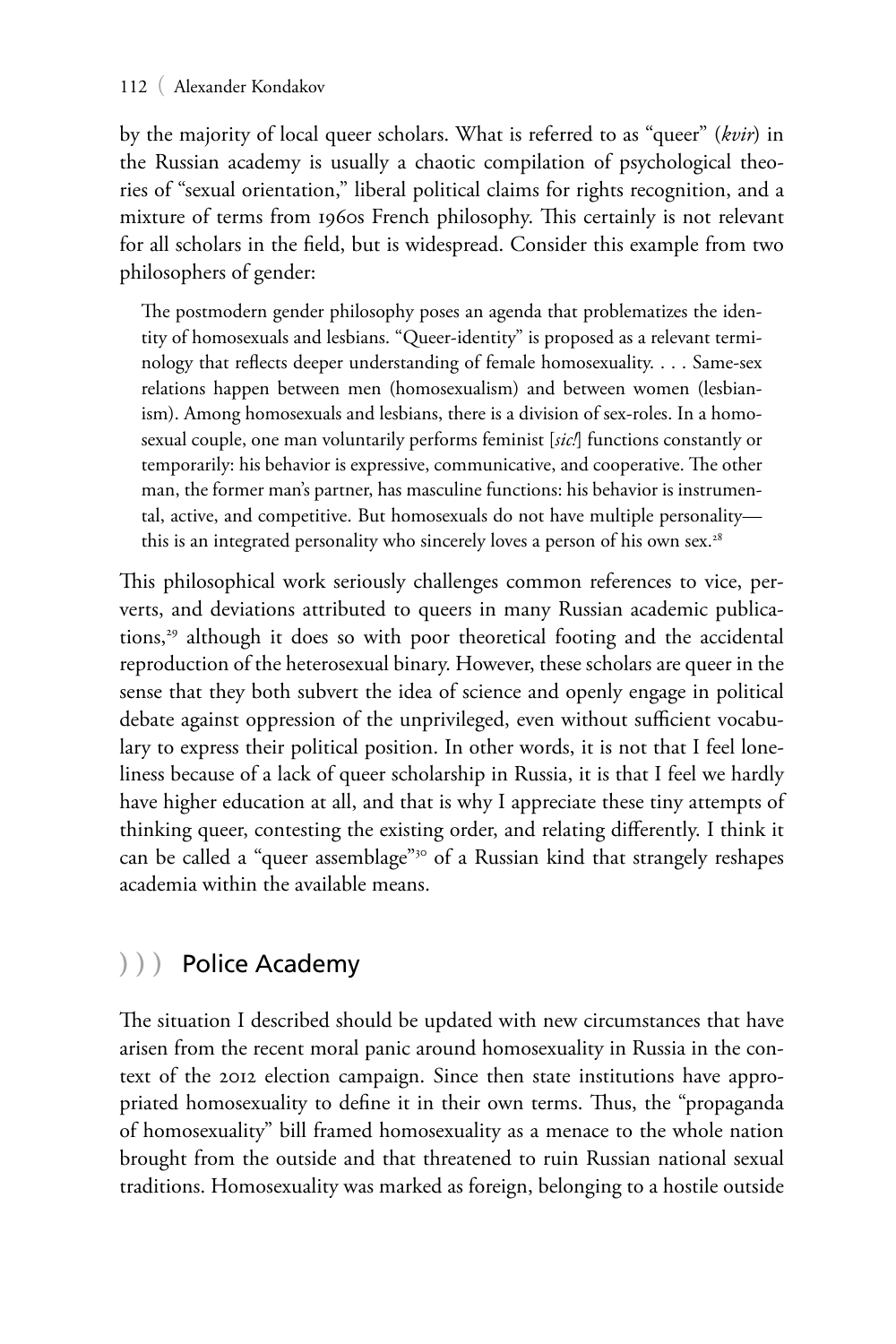world, simultaneously with a number of other legal initiatives that followed the same nationalistic logic. Most important, the anti-homosexual propaganda law was quickly followed by the passage of the "foreign agents law," which obliged all NGOs working with the help of international foundations to register as "foreign agents" and prepare for a massive bureaucratic review.<sup>31</sup>

The propaganda law enacted and legitimized conservative activists, who violently reshaped Russian queer academia with the use of both bills. By organizing public campaigns against "propaganda" in the universities, they forced many queer scholars to leave their workplaces, and in some cases their country. One of the most noticeable cases involves a scholar with 30 years of research and education experience, Dmitry Isaev, who was forced to leave his chair at St. Petersburg State Medical Pediatric University by a Christian Orthodox organization.<sup>32</sup> Similar cases occurred in Perm, Saratov, Khabarovsk, and several other cities. The day before the conference we organized with St. Petersburg LGBT activists in 2013, my name appeared on a list of eight "University professors who promote sodomy,"<sup>33</sup> prepared by a homophobic organization.

As for the institutions I mentioned earlier, most of them were shut down within a year. Gender Centers in Samara<sup>34</sup> and Saratov<sup>35</sup> were proclaimed "foreign agents" and consequently the procedure to liquidate them began. The Ivanovo center was denied space by the university administration.<sup>36</sup> The Center for Independent Social Research is also a "foreign agent"37 and is now in search for an adequate strategy of how to survive in the new political climate. During my visit to Perm for a workshop on post-Soviet sexuality, organized by the Perm State University Gender Center together with The Centre for Comparative History and Political Science, we were subjected to a smear campaign. Perhaps even more dangerous, three teenagers tried to infiltrate the audience in order to claim later that they had been victims of homosexual propaganda. The main effect of such moves is terror that penetrates scholars and universities administration and results in self-censorship. For example, my offer to write and publish a textbook on queer theory for Russian students was denied by the European University Press.

Not only are many scholars and centers under attack after the anti-homosexual propaganda bill became law, but many of the East Side "police" scholars published articles on how exactly the law helps to protect Russia from vicious invasions. For example, Anatoly Dyachenko and Margarita Pozdnyakova argued that the ban of "homosexual propaganda" was necessary because "otherwise rights that sexual minorities claim will also be claimed by skinheads, fascists, neo-Nazi, drug addicts, prostitutes and other sorts of marginal people."<sup>38</sup> My work was closely examined by Nadezhda Tarusina from Yaroslavl' State University. She did not particularly appreciate the legal conception of marriage that I offered in one of my earlier publications<sup>39</sup>: she called it a "'fifth column' in the sphere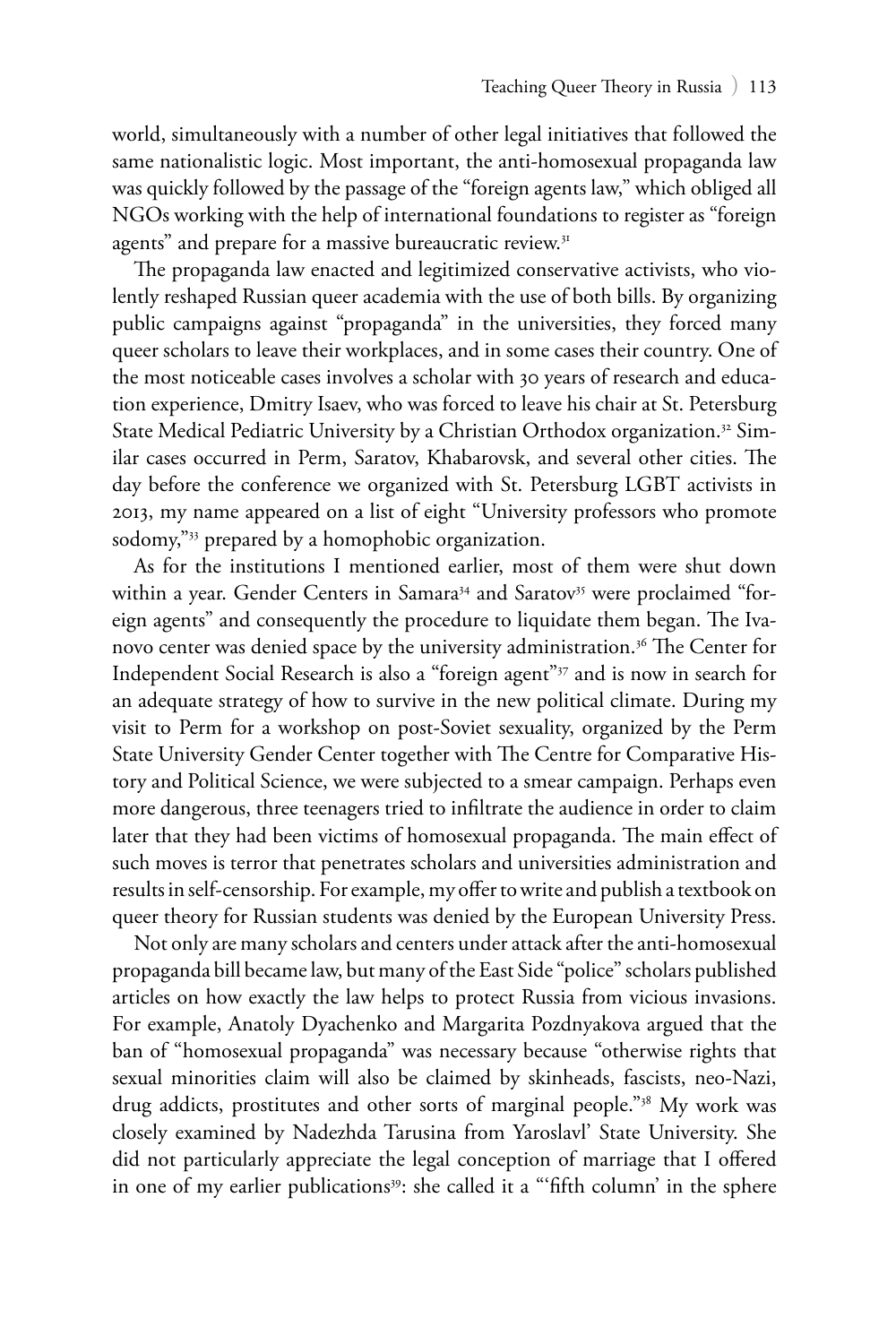of marriage" that penetrates it to destroy it.<sup>40</sup> Despite the impolite language she used in her academic article, I think she got the idea correctly: my offer to open marriage registration to all those who decide to share property rights irrespective of their sex and who they sleep with would eventually destroy marriage as we know it.41

I think these events are, somewhat paradoxically, not what they seem. Some of the effects of the propaganda law have been harmful to particular individuals. However, in general they opened up an official and very public discussion of homosexuality. The anti-propaganda law perversely queered the public sphere, including academia. Secrecy and silence wither away in order to make way for political debates on homosexuality. Before queer scholars had to find subtle tactics to avoid trouble or teach queer theory secretly or in just a handful of elite institutions. The Russian government created Russian queer studies: by prohibiting, it generated the phenomena it sought to prohibit.<sup>42</sup>

## **)))** Conclusion

In this short article, I was in search of myself and for the particular position I occupy within the field of Russian social science by teaching queer theory. I suggested that the particular place queer theory inhabits in academia is relational. Russian social science is divided into two camps: a global one and a local one. However, queer scholars are located in both, even if the East Siders are queer scholars in ways that would never be recognized outside of Russia. Perhaps that is why they are so diverse in their articulation of queerness.

Queer theory is particularly important for Russia, where identity politics and identity paradigms in social science make little sense, whereas ways of exploring practices and the fluidness of sexualities and relations provide a better understanding of the situation in which we find ourselves. Moreover, power plays a crucial role in conditioning our desires, though the workings of power may be confused if one looks at them with straight eyes. The Russian government created the grounds for getting rid of homosexuality in universities by prohibiting queer articulations and marking them as foreign. This entailed a variety of personal troubles for researchers and professors across Russia, as well as the collapse of many institutions in the field of gender and sexuality studies. On the other hand, this same situation provoked an immense debate, the effects of which will only become clear in the future.

Queer scholarship in Russia is an assemblage of paradigmatically dissimilar studies and academic practices. It is characterized by a political desire to protect relations that are exposed to the uneven application of state power and coercion.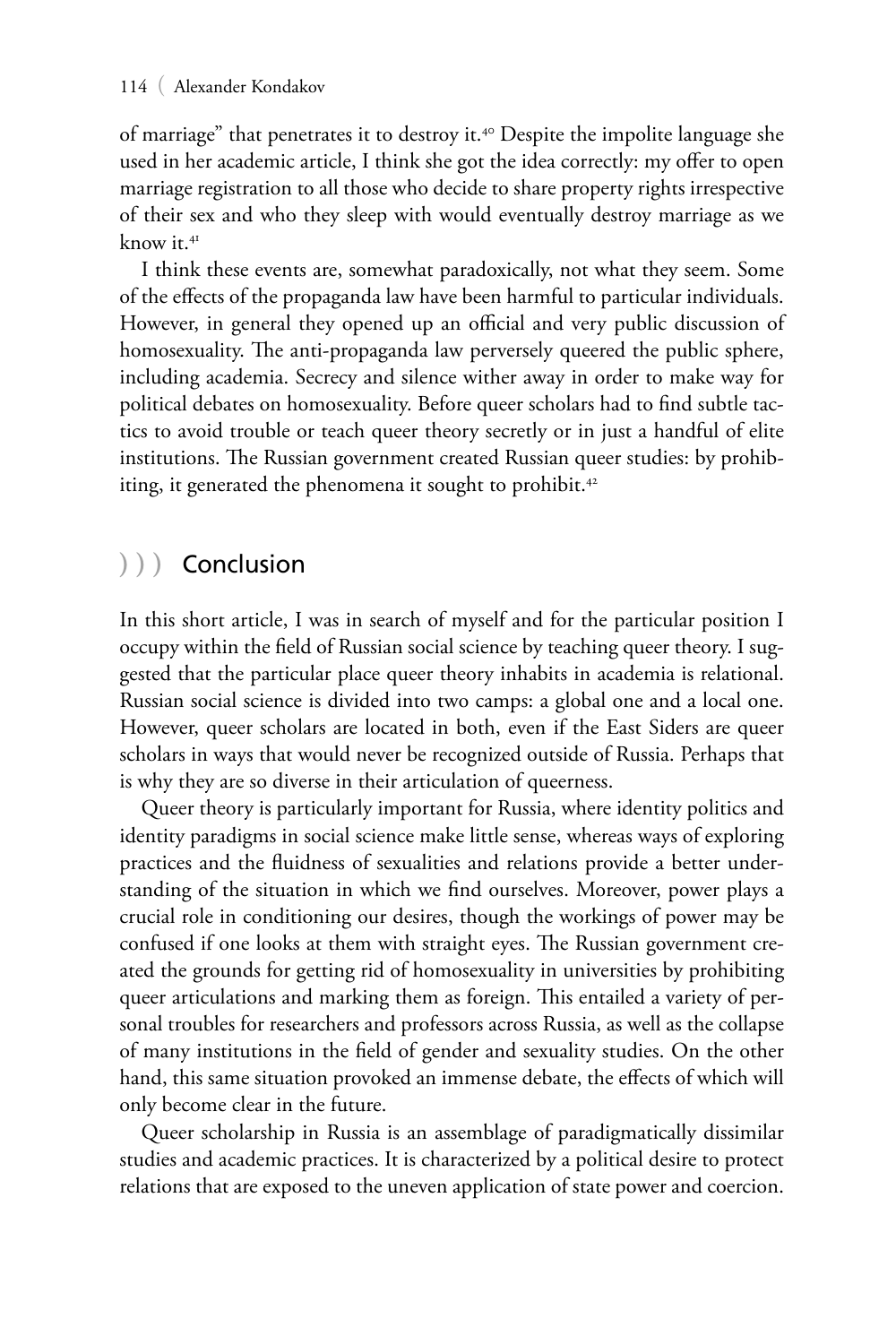It is activism and science at the same time, but even more, it is love in the form of scholarship. This does not make me feel lonely as my senior colleague Kon once said of his life; rather, being a queer scholar in Russia makes me feel the power of queer theory in a highly contested landscape.

#### notes

- 1. Igor S. Kon, *80 let odinochestva* [80 Years of Solitude] (Moscow, Russia: Vremja, 2008).
- 2. Ibid., 9.
- 3. Federal'nyj zakon Rossijskoj Federacii ot 29 ijunja 2013 g. N 135-FZ g. "O vnesenii izmenenij v stat'ju 5 Federal'nogo zakona 'O zashhite detej ot informacii, prichinjajushhej vred ih zdorov'ju i razvitiju' i otdel'nye zakonodatel'nye akty Rossijskoj Federacii v celjah zashhity detej ot informacii, propagandirujushhej otricanie tradicionnyh semejnyh cennostej" [Federal Law of the Russian Federation dated June 29, 2013, no. 135-FZ "On modification of article 5 of the federal law 'On protection of children from information harmful for their wellbeing and development' and other normative acts of the Russian Federation for the purposes of protection of children from information that promotes negation of traditional family values"].
- 4. Laurie Essig, "'Serdtsa geev nado zaryvat' v zemluy': razmyshleniya ob okhote na gomoseksualov v Rossii" ["Bury their hearts": some thoughts on the specter of homosexuality haunting in Russia], *Na pereputye: metodologia, teoria i praktika LGBT i kvir-issledovaniy: sbornik statey* [On the crossroads: methodology, theory and practice of LGBT and queer studies], ed. A. Kondakov (St. Petersburg, Russia: Centre for Independent Social Research, 2014), 3, 10.
- 5. Ruslan Shulga, "Vozmozhnye strategii LGBT-dvizheniya v Rossii v usloviykh repressivnoy politiki vlastey" [Possible strategies for the LGBT movement in Russia under a repressive official policy regime], in *Na pereputye: metodologia, teoria i praktika LGBT i kvir-issledovaniy: sbornik statey* [On the crossroads: methodology, theory and practice of LGBT and queer studies], ed. Alexander Kondakov (St. Petersburg, Russia: Centre for Independent Social Research, 2014), 119.
- 6. My current research confirms that over 60 cases were decided by courts with the use of "propaganda law." Almost all these cases involved media sources that were fined for publications or broadcasting about homosexuality.
- 7. "On the Crossroads: Methodology, theory and practice of LGBT and Queer Studies," Centre for Independent Social Research, accessed September 10, 2015, http:// cisr.ru/en/events/queer-crossroads.
- 8. Some references may include: Alexander Kondakov, "Do Russians give a damn about homosexuality?" *Open Democracy*, June 20, 2013, accessed September 10, 2015, https://www.opendemocracy.net/od-russia/alexander-kondakov/do-russians -give-damn-about-homosexuality; "Gejagt, getreten, gedemütigt: Schwulenhass in Putin-Land," *Der Spiegel,* February 23, 2015, accessed September 10, 2015,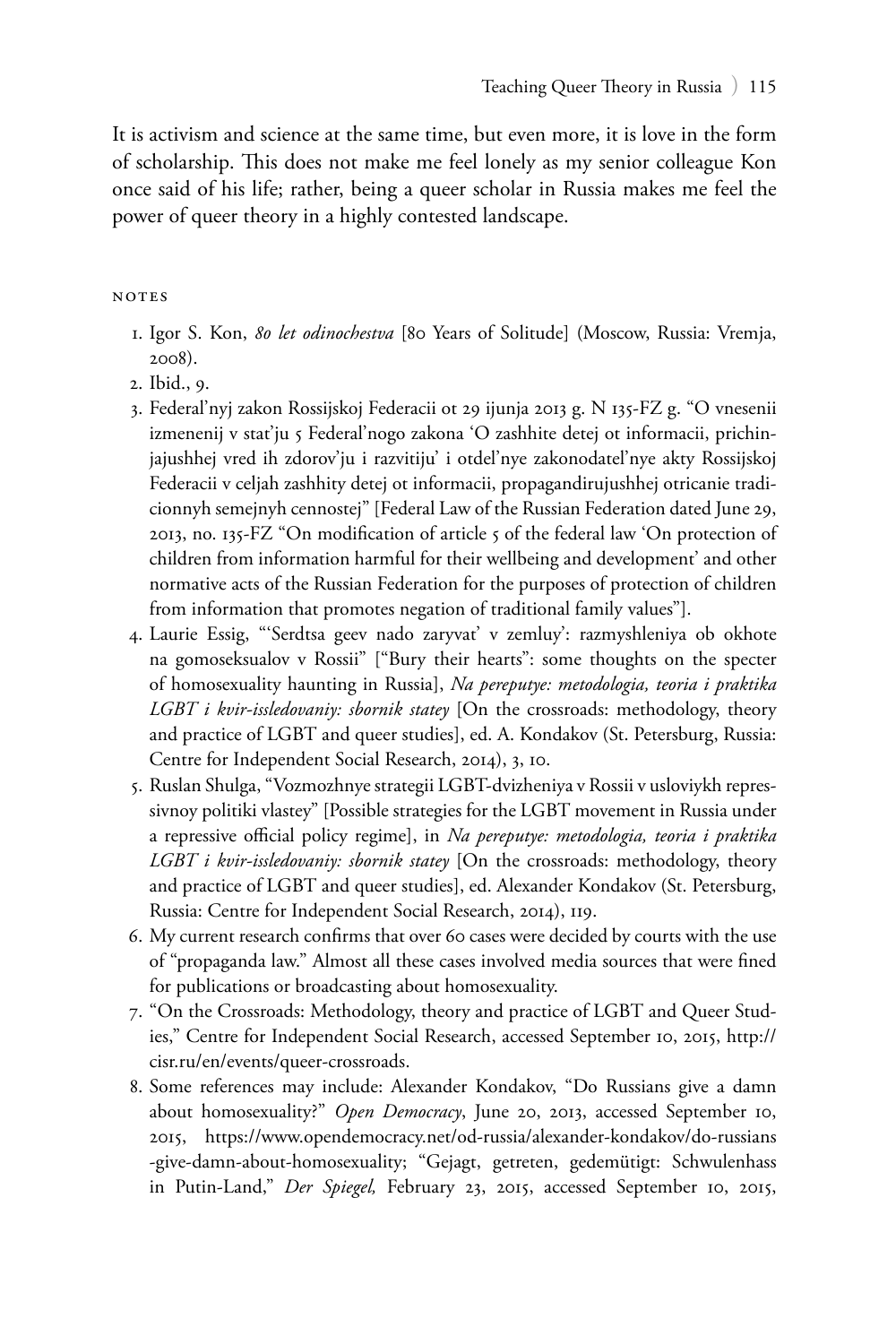#### 116 ( Alexander Kondakov

http://www.spiegel.de/video/jagd-auf-homosexuelle-in-russland-video-1329148 .html; "'Bol'shinstvu net dela do geev i lesbiyanok': intervyu s issledovatelem LGBT Aleksandrom Kondakovym" ["A majority does not care about gays and lesbians": Interview with LGBT researcher Alexander Kondakov], *FurFur*, November 27, 2014, accessed September 10, 2015, http://www.furfur.me/furfur/changes/changes/ 178537-intervyu-aleksandr-kondakov.

- 9. John D'Emilio, "The Campus Environment for Gay and Lesbian Life," *Academe* 76, no. 1 (1990): 18.
- 10. Aleksandr F. Filippov, "Sovietskaya sotsiologiya kak politseiskaya nauka" [Soviet sociology as a police science], *Politicheskaya kontseptologiya* 3 (2014): 91–105.
- 11. The beginning of twentieth-century urban sociology in Chicago with such names as Robert Park, Hebert Mead, Everett Hughes, Ernest Burgess, and Luis Wirth.
- 12. Mikhail Sokolov, "Individual'nye traektorii i proiskhozhdenie 'estestvennykh zon' v peterbugskoy sotsiologii" [Individual trajectories and generation of "natural zones" in the petersburg sociology], *Zhurnal sotsiologii i sotsyal'noy antropologii* 3 (2010): 120. 13. Ibid., 117.
- 14. Mikhail Sokolov, "Kak ustroena socyologiya" [How sociology is structured], *PolitRu*, April 15, 2013, accessed September 11, 2015, http://polit.ru/article/2013/04/15/ ps\_sc\_20\_sokolov1/.
- 15. David M. Halperin, "The Normalization of Queer Theory," *Journal of Homosexuality* 45, nos. 2–4 (2003): 343.
- 16. Jen Bacon, "Teaching Queer Theory at a Normal School," *Journal of Homosexuality* 52, nos. 1–2 (2006): 257–83.
- 17. José E. Muñoz, *Cruising Utopia: The Then and There of Queer Futurity* (New York: New York University Press, 2009), 1.
- 18. Laurie Essig, *Queer in Russia: A Story of Sex, Self, and the Other* (Durham, NC: Duke University Press, 1999), 83.
- 19. "Gendernye issledovaniya" [Gender research], St. Petersburg University, Department of Sociology, accessed September 10, 2015, http://soc.spbu.ru/obrazovanie/ teaching/mag/soc/soc\_gi.
- 20. "Tsentr gendernykh issledovanniy sredstv massovoy informatsii i kommunikatsii" [Center for gender research of mass media and mass information], Moscow University, Department of Journalism, accessed September 10, 2015, http://www.journ .msu.ru/about/departments/16/105/?print=Y.
- 21. "Home Page," Ivanovsky tsentr gendernikh issledovaniy, accessed September 10, 2015, http://icgs.ru/.
- 22. Tsentr gendernykh issledovaliy [Samara gender studies center], *Ecosotsmen*, December 9, 2010, accessed September 10, 2015, http://ecsocman.hse.ru/text/16078316/.
- 23. See the page for the Department of History and Political Science, "NITS 'Gendernykh issledovaniy'" [Center for gender research], Perm State University, Department of History and Political Science, accessed September 10, 2015, http:// www.history.psu.ru/index.php?option=com\_content&view=article&id=410& Itemid=116.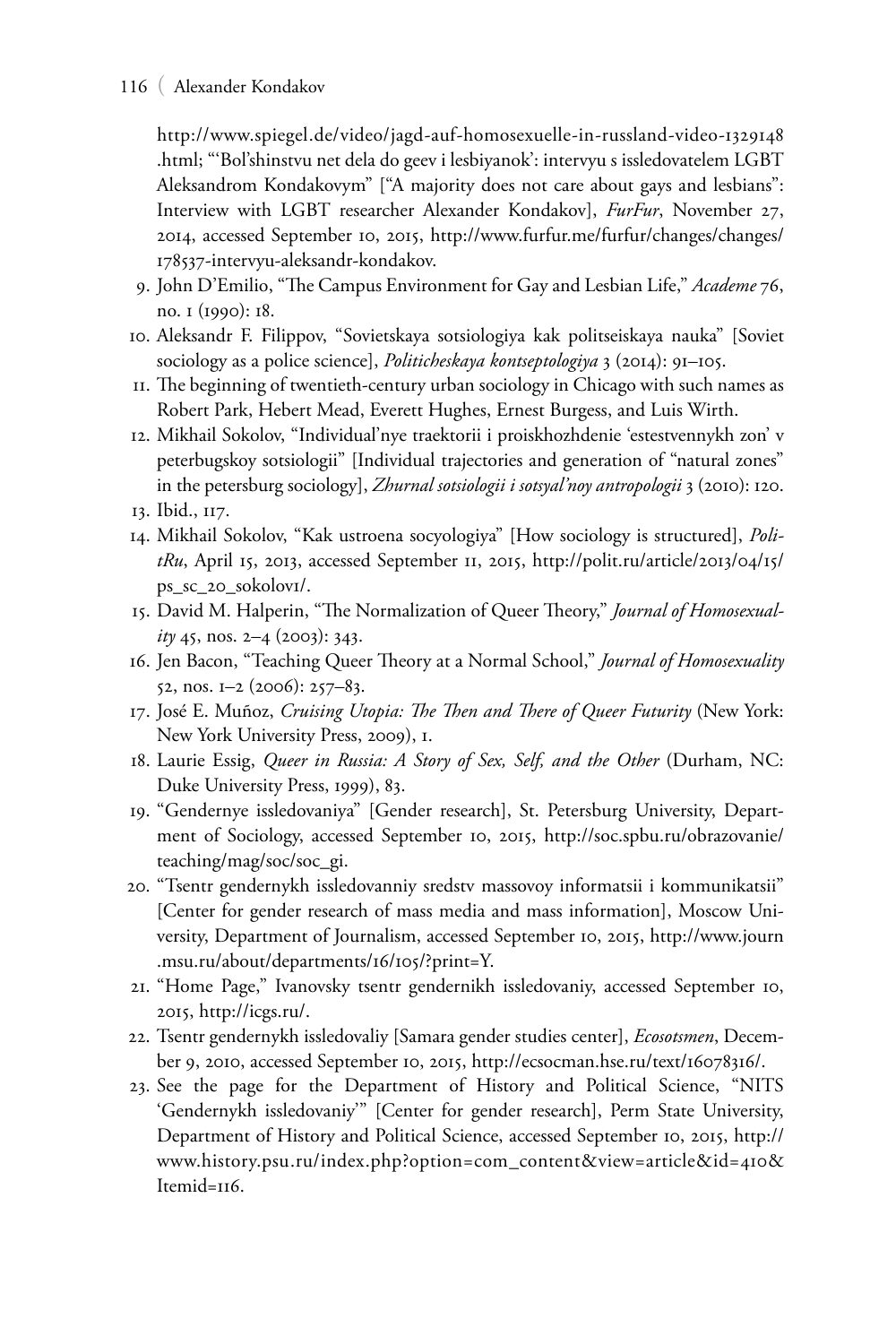- 24. Tsentr sotsyal'noy politiki i gendernykh issledovaliy [Center of social policy and gender studies], *Wikipedia*, June 27, 2015, accessed September 10, 2015 https://clck .ru/9aXVQ.
- 25. See the Center's website, accessed September 10, 2015, http://www.regioncentre.ru/.
- 26. "Gender Studies Program," European University at St. Petersburg, accessed September 10, 2015, https://eu.spb.ru/en/gender-studies.
- 27. Nadya Nartova, "'Russian Love,' or, What of Lesbian Studies in Russia?" *Journal of Lesbian Studies* 11, nos. 3–4 (2007): 318.
- 28. Stanislav T. Baranov and Tatiana A. Zolotareva, "Filosofiya gendera: ot moderna k postmodernu" [Gender philosophy: from the modern to postmodern], *Vestnik Severo-Kavkazskogo federal'nogo universiteta* 3, no. 32 (2012): 133.
- 29. See, for example, Elena Novoselova, "Odnopolyj 'brak'—tupikovaja vetv' jevoljucii sem'i i obshhestva" [Same-sex "marriage" is a dead end for the evolution of family and society], *Vestnik MGU* 18, no. 4 (2013): 85–103.
- 30. I borrow this concept from Jasbir K. Puar, "Queer Times, Queer Assemblages," *Social Text* 23, nos. 3–4 (Fall–Winter 2005): 121–39.
- 31. Pavel V. Romanov and Elena R. Iarskaia-Smirnova, "'Foreign Agents' in the Field of Social Policy Research: The Demise of Civil Liberties and Academic Freedom in Contemporary Russia," *Journal of European Social Policy* 25, no. 4 (2015): 359–65.
- 32. "Psikhiatr Dmitriy Isaev—o tom, kak gomofoby dobilis' ego uvol'neniya iz vuza" [Psychiatrist Dmitry Isaev: how homophobes made him fired from the university], *The Village*, July 14, 2015, accessed September 10, 2015, http://www.the-village.ru/ village/situation/situation-comment/218131-dmitriy-isaev.
- 33. "V Peterburge gomofoby sostavlyauyt chernyi spisok uchenykh i prepodavateley vuzov" [Homophobes composed a black list of scholars and university professors in Petersburg], Higher School of Economics in St. Petersburg, October 24, 2013, accessed September 10, 2015, http://spb.hse.ru/press/98607344.html.
- 34. "'Samarskij tsentr gendernyh issledovanij' popolnil reestr NKO—'inostrannyh agentov'" ["Samara gender center" was included in the list of 'foreign agents' NGOs], *Rosbalt*, February 16, 2015, accessed September 10, 2015, http://www.rosbalt .ru/main/2015/02/16/1368708.html.
- 35. "KS 'suzil' ponjatie politicheskoj dejatel'nosti NKO. Saratovskij 'CSPGI' i reestr inostrannyh agentov" [CC narrowed the notion of political actions for NGOs. Saratov CSPGS is in the list of foreign agents], *Fokus goroda*, May 29, 2014, accessed September 10, 2015, http://focusgoroda.ru/materials/2014-05-29/3332.html.
- 36. "Centr gendernyh issledovanij vyselen iz IvGU za narushenija" [Ivanovo gender center moved out from IvSU for violations], *IvanovoNews*, July 1, 2015, accessed September 10, 2015, http://www.ivanovonews.ru/news/detail.php?id=356164.
- 37. "An Open Letter from the Associates of the Centre for Independent Social Research (CISR, Saint Petersburg, Russia)," *CISR*, April 15, 2015, accessed September 10, 2015, http://cisr.ru/en/news/an-open-letter/.
- 38. Anatoly P. Dyachenko and Margarita E. Pozdnyakova, "O sotsial'nykh predposylkakh pravovogo regulirovaniya propagandy gomoseksualizma i inykh seksual'nykh